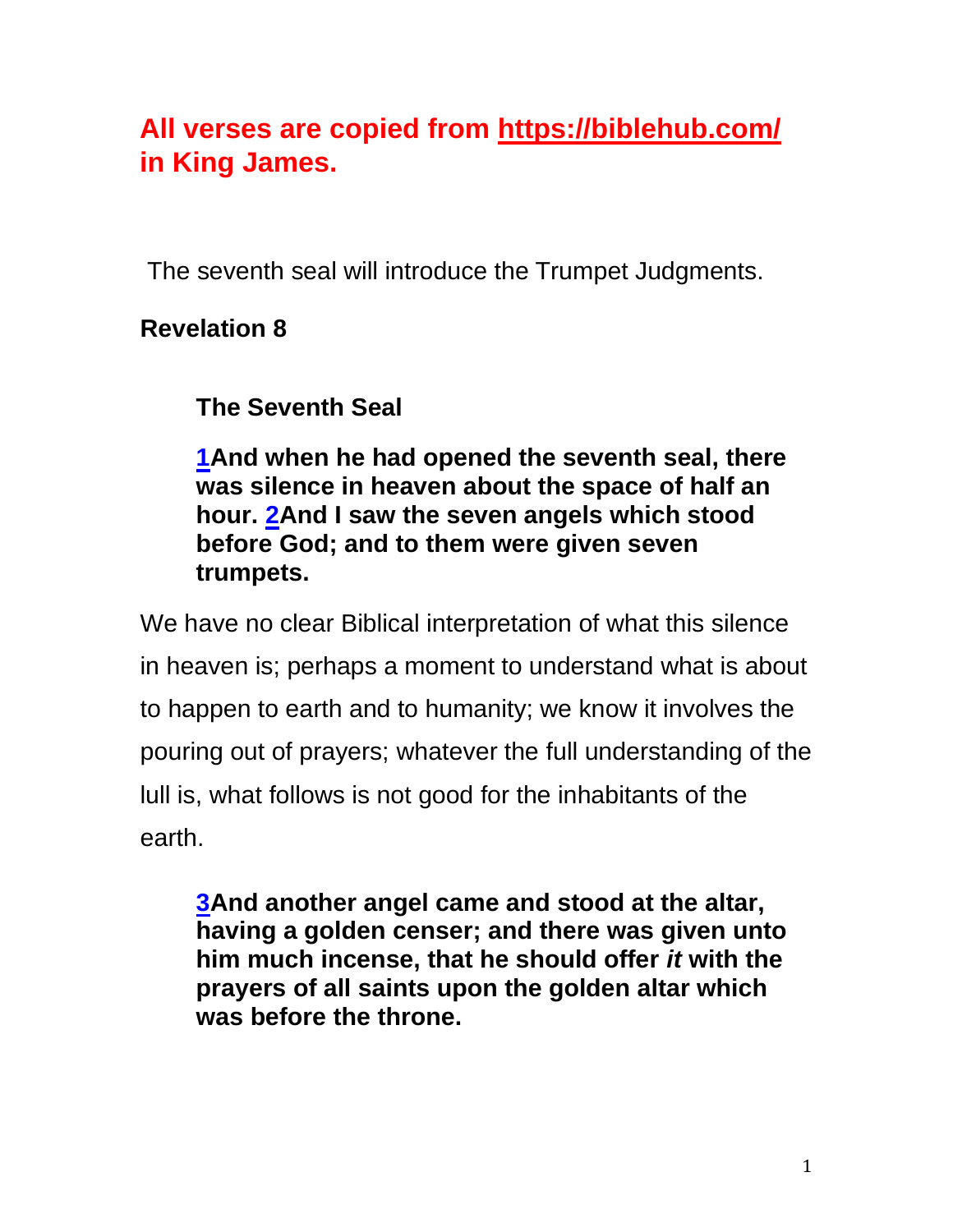The censer that is used here carried the prayers of the Saints from earth to Heave and was a sweet fragrance to God.

I saw that one commentator at least made the point that these were the "unanswered prayers" of the Saints. His point was that we saw early those beneath the throne crying out to God to avenge their deaths. Up until now and the beginning of Tribulation that request had been on hold. God was about to support the request now.

> *Revelation 6: [10A](http://biblehub.com/revelation/6-10.htm)nd they cried with a loud voice, saying, How long, O Lord, holy and true, dost thou not judge and avenge our blood on them that dwell on the earth?*

#### **[4A](http://biblehub.com/revelation/8-4.htm)nd the smoke of the incense,** *which came* **with the prayers of the saints, ascended up before God out of the angel's hand.**

We need to take some time to understand the images/ Types and Shadows of what is being described and why.

First Incense for worship in God's Temple was made of three rare specific spices and then blended with Frankincense and salt. The spices symbolize either the Truth of God or the prayers of Saints and are always a Sweet Aroma to God.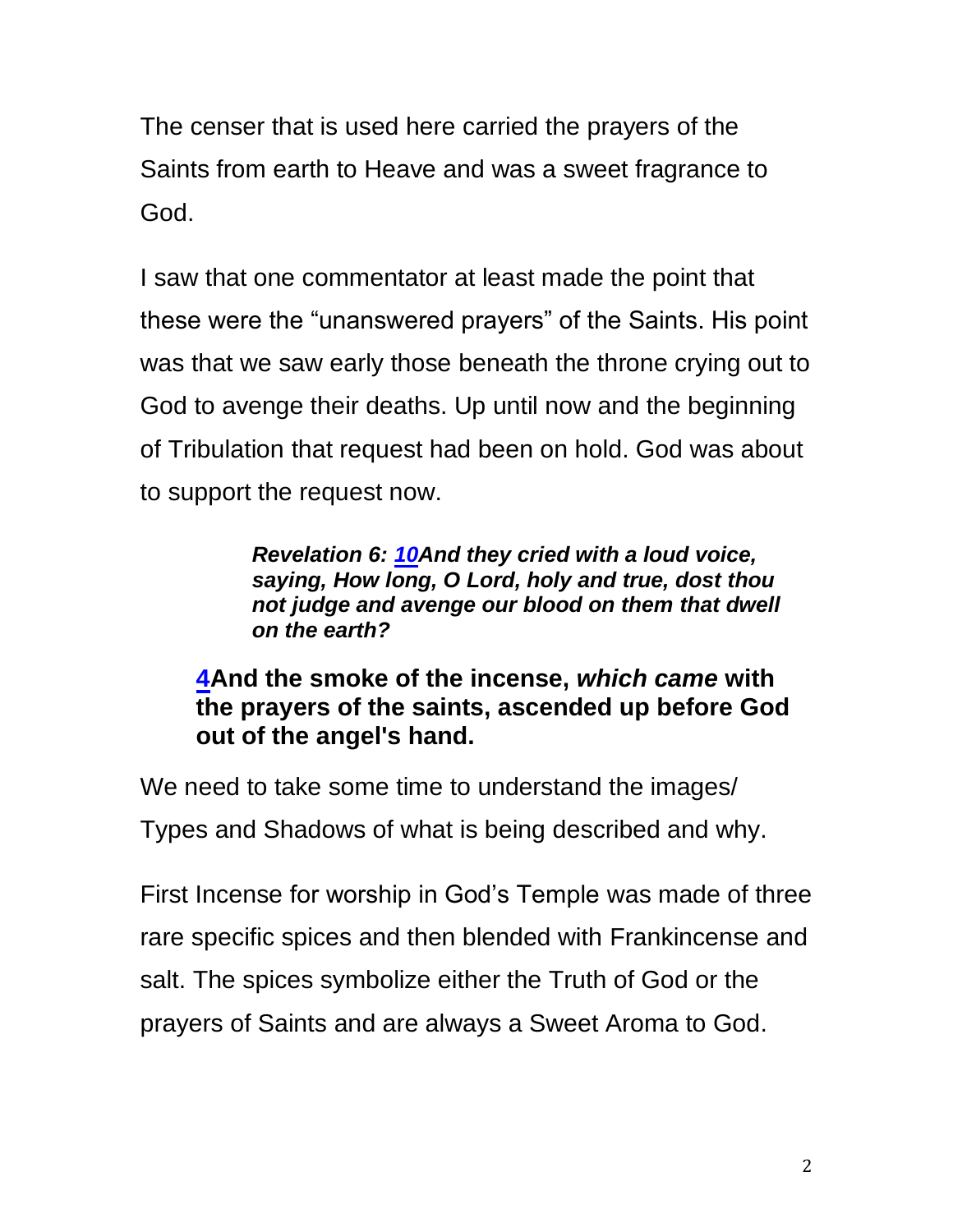Placing it on top of a burning coal ignited the incense; the resulting smoke rose upward and smelled quite pleasant according to the Bible filling the Temple of God with the aroma. It was to be done in the Tent of meeting to begin with and then later in the Temple in Jerusalem as part of God's Laws for the nation of Israel.

Incense was burned as an offering to God in the Holy Place, which also had the Table of Show Bread, the Menorah; 7 candles that lit the Holy Place and the table of Incense.

Each of these items according to various commentators independently stood for an aspect of Jesus the Christ. The Table of Show Bread represented Christ as the Bread of Life. The Menorah represented Christ as the Light unto the World and the Alter of Incense stood for His sweet fragrance of Mercy and Grace through His Blood on the Cross. From time to time the Priest, in accordance with the law, would put blood on the horns at each corner of the Alter of Incense, this blood was from an animal sacrificed on the Alter of Burnt Offerings and of course represented the atoning Blood of Christ.

Once a year the High Priest on the Day of Atonement would take blood from the animal sacrificed on the Alter of Burnt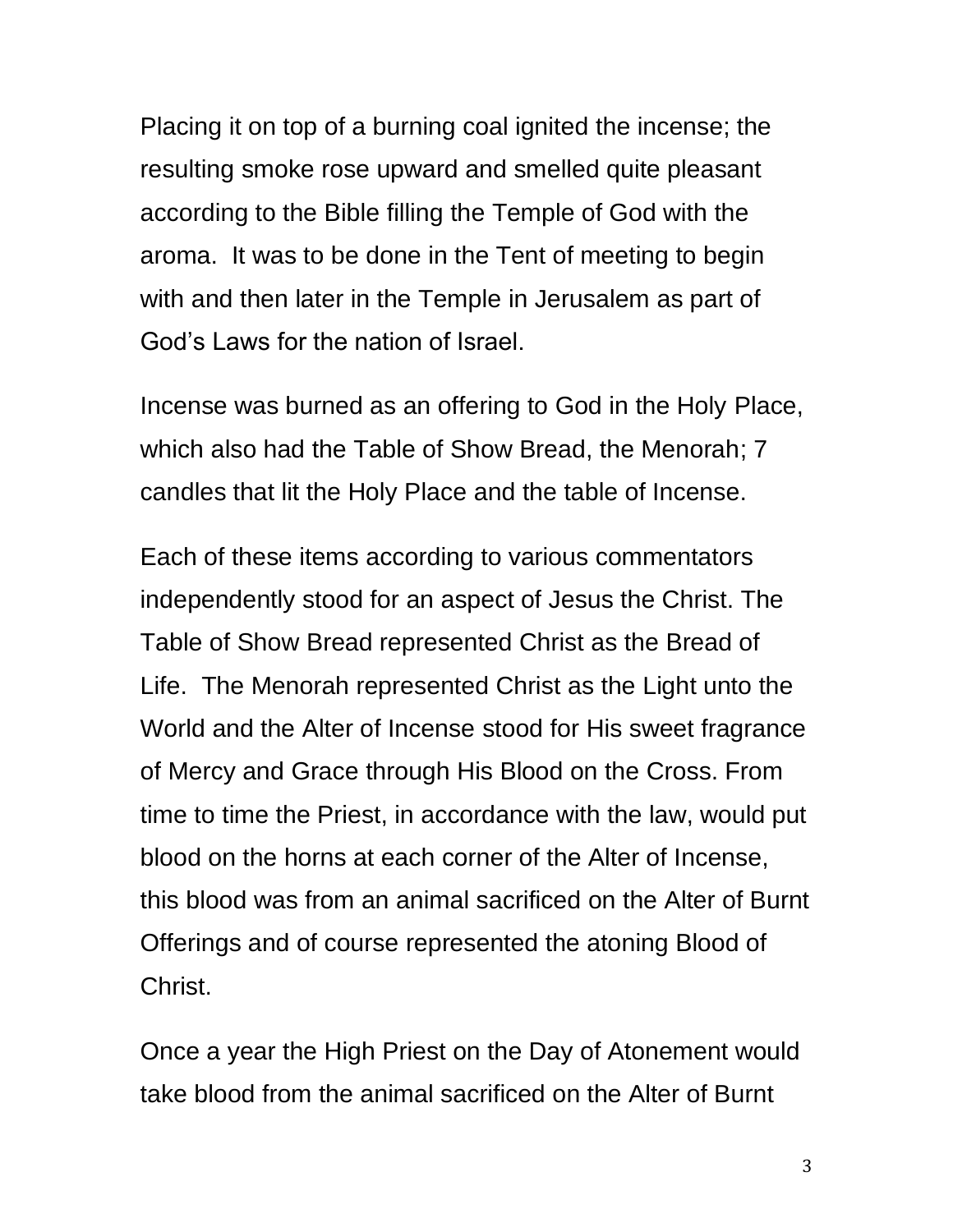Offerings, and a scepter with burning Incense and enter the Holy of Holy where the Arch of the Covenant was concealed behind the veil. The incense smoke would act as a cloud within the Holy of Holies and protect the High Priest from the presence of God. While there the High Priest would sprinkle blood on the Arch as atonement for the sins of Israel.

#### **[5A](http://biblehub.com/revelation/8-5.htm)nd the angel took the censer, and filled it with fire of the altar, and cast** *it* **into the earth: and there were voices, and thunderings, and lightnings, and an earthquake.**

Now God is going to send the censor back to earth, but it will be directed at those who have rejected God. It will carry fire and destruction back to mankind. Probation on earth is over; it is now time for God's Judgment.

The numbers we will see in this chapter except for counting angels from 1-7, will either be the whole number (**7**) or the fraction of **1/3** which implies or uses two whole numbers to depict a portion or part of something. The number **1** implies unity, and the number three Biblically implies the Trinity. So, one third may be considered as Unity within the Trinity as to bringing about these catastrophic events.

Mathematically, if you convert a fraction of 1/3 to find its decimal equivocal you will come up with an infinite number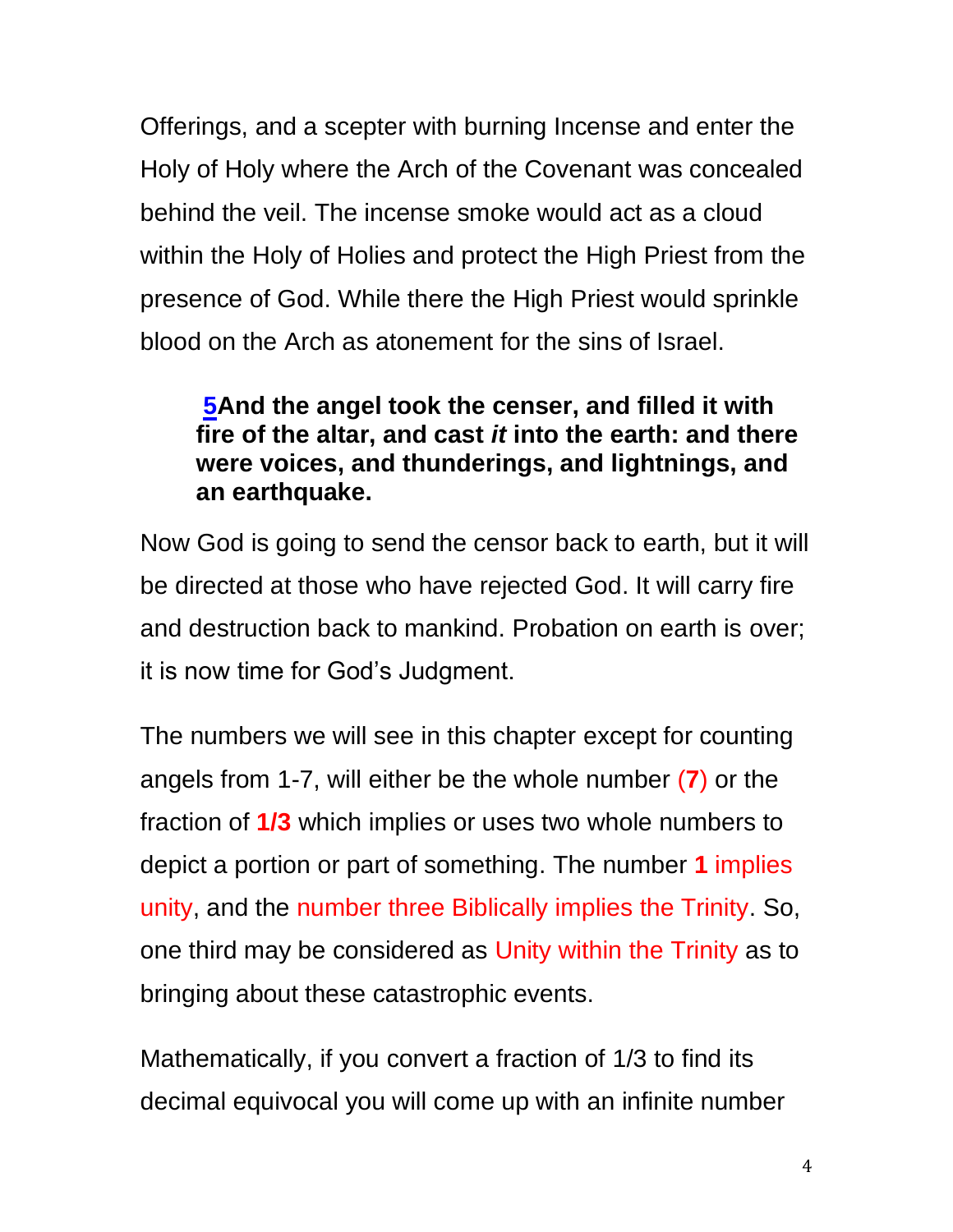of (3's) shown as a decimal .333333 continuing ad-nauseum: referencing the infinity of the Trinity.

Seven (**7**) Biblically implies the completeness of God. God completed His creation in 6 days and on the  $7<sup>th</sup>$  day He rested. We find 7 seals, 7 trumpets and 7 vials. There are many examples of how God used 7 to show something completed or finished.

## **The First Four Trumpets**

## **[6A](http://biblehub.com/revelation/8-6.htm)nd the seven angels which had the seven trumpets prepared themselves to sound.**

Why Seven; most commentators believe that seven is the completeness of God so Seven Trumpet's will be used to bring about a completion of some aspect of the end times. The 7 Seals and coming 7 Trumpets and 7 Vials will each in their own way bring about a finishing or complete again some aspect of God's final judgment on earth until the end of the Tribulation period.

#### **[7T](http://biblehub.com/revelation/8-7.htm)he first angel sounded, and there followed hail and fire mingled with blood, and they were cast upon the earth: and the third part of trees was burnt up, and all green grass was burnt up.**

Earlier we had seen that God had protected the earth from His wrath.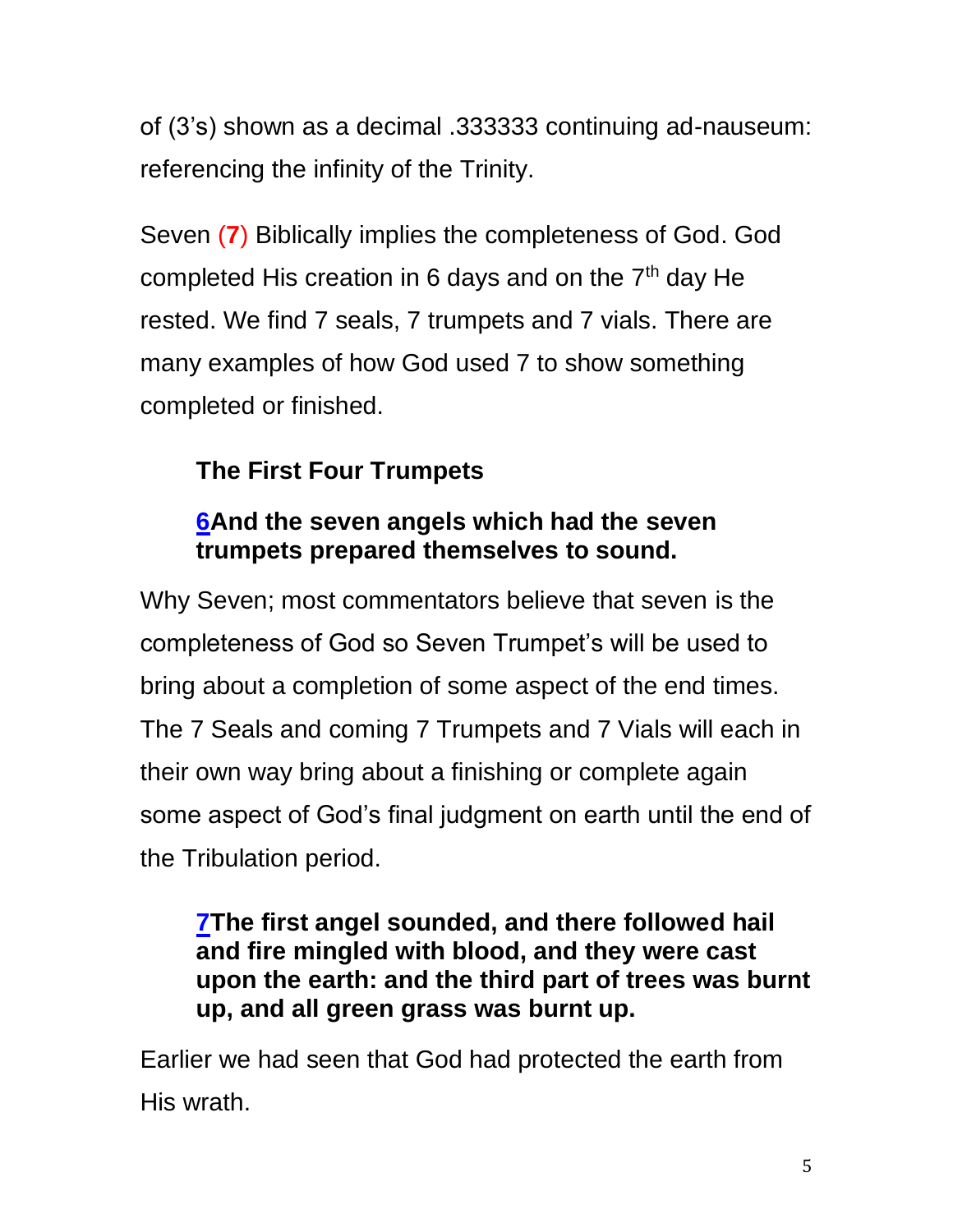#### *Revelation 7[:3S](http://biblehub.com/revelation/7-3.htm)aying, Hurt not the earth, neither the sea, nor the trees, till we have sealed the servants of our God in their foreheads.*

Now that the servants of God have been sealed it is time for all the earth to feel the Wrath of God. In a way the earth, not being a living creature, but still under the Creative Hand of God is a bit of an innocent bystander to what man has done. Satan has used the earth and spoiled its majesty just like he did to mankind so cleansing needs to occur. This cleansing will in part be physical, burning, destruction; reorganizing and it will be a sign to mankind that the power of God extends to all His creation. There is no mountain, no ocean, no river nor prairie that is beyond the Creators touch and control.

A third part of the tress and all the grass was burned up.

*In Genesis 1: [11](https://biblehub.com/genesis/1-11.htm)[And God](https://biblesuite.com/hebrew/430.htm) [said,](https://biblesuite.com/hebrew/559.htm) [Let the earth](https://biblesuite.com/hebrew/776.htm) [bring](https://biblesuite.com/hebrew/1876.htm)  [forth](https://biblesuite.com/hebrew/1876.htm) [grass,](https://biblesuite.com/hebrew/1877.htm) [the herb](https://biblesuite.com/hebrew/6212.htm) [yielding](https://biblesuite.com/hebrew/2232.htm) [seed,](https://biblesuite.com/hebrew/2233.htm) [\[and\] the fruit](https://biblesuite.com/hebrew/6529.htm) [tree](https://biblesuite.com/hebrew/6086.htm) [yielding](https://biblesuite.com/hebrew/6213.htm) [fruit](https://biblesuite.com/hebrew/6529.htm) [after his kind,](https://biblesuite.com/hebrew/4327.htm) [whose](https://biblesuite.com/hebrew/834.htm) [seed](https://biblesuite.com/hebrew/2233.htm) [\[is\] in itself,](https://biblesuite.com/hebrew/776.htm)  [upon the earth:](https://biblesuite.com/hebrew/776.htm) [and it was so.](https://biblesuite.com/strongs.htm) [12](https://biblehub.com/genesis/1-12.htm)[And the earth](https://biblesuite.com/hebrew/776.htm) [brought forth](https://biblesuite.com/hebrew/3318.htm) [grass,](https://biblesuite.com/hebrew/1877.htm) [\[and\] herb](https://biblesuite.com/hebrew/6212.htm) [yielding](https://biblesuite.com/hebrew/2232.htm) [seed](https://biblesuite.com/hebrew/2233.htm) [after his](https://biblesuite.com/hebrew/4327.htm)  [kind,](https://biblesuite.com/hebrew/4327.htm) [and the tree](https://biblesuite.com/hebrew/6086.htm) [yielding](https://biblesuite.com/hebrew/6213.htm) [fruit,](https://biblesuite.com/hebrew/6529.htm) [whose seed](https://biblesuite.com/hebrew/2233.htm) [\[was\] in](https://biblesuite.com/hebrew/4327.htm)  [itself, after his kind:](https://biblesuite.com/hebrew/4327.htm) [and God](https://biblesuite.com/hebrew/430.htm) [saw](https://biblesuite.com/hebrew/7200.htm) [that \[it was\] good.](https://biblesuite.com/hebrew/2896.htm) [13](https://biblehub.com/genesis/1-13.htm)[And the evening](https://biblesuite.com/hebrew/6153.htm) [and the morning](https://biblesuite.com/hebrew/1242.htm) [were the third](https://biblesuite.com/hebrew/7992.htm) [day.](https://biblesuite.com/hebrew/3117.htm)*

My sense is that God has a level of devotion to His creation right down to the sands on the seashore; and it must be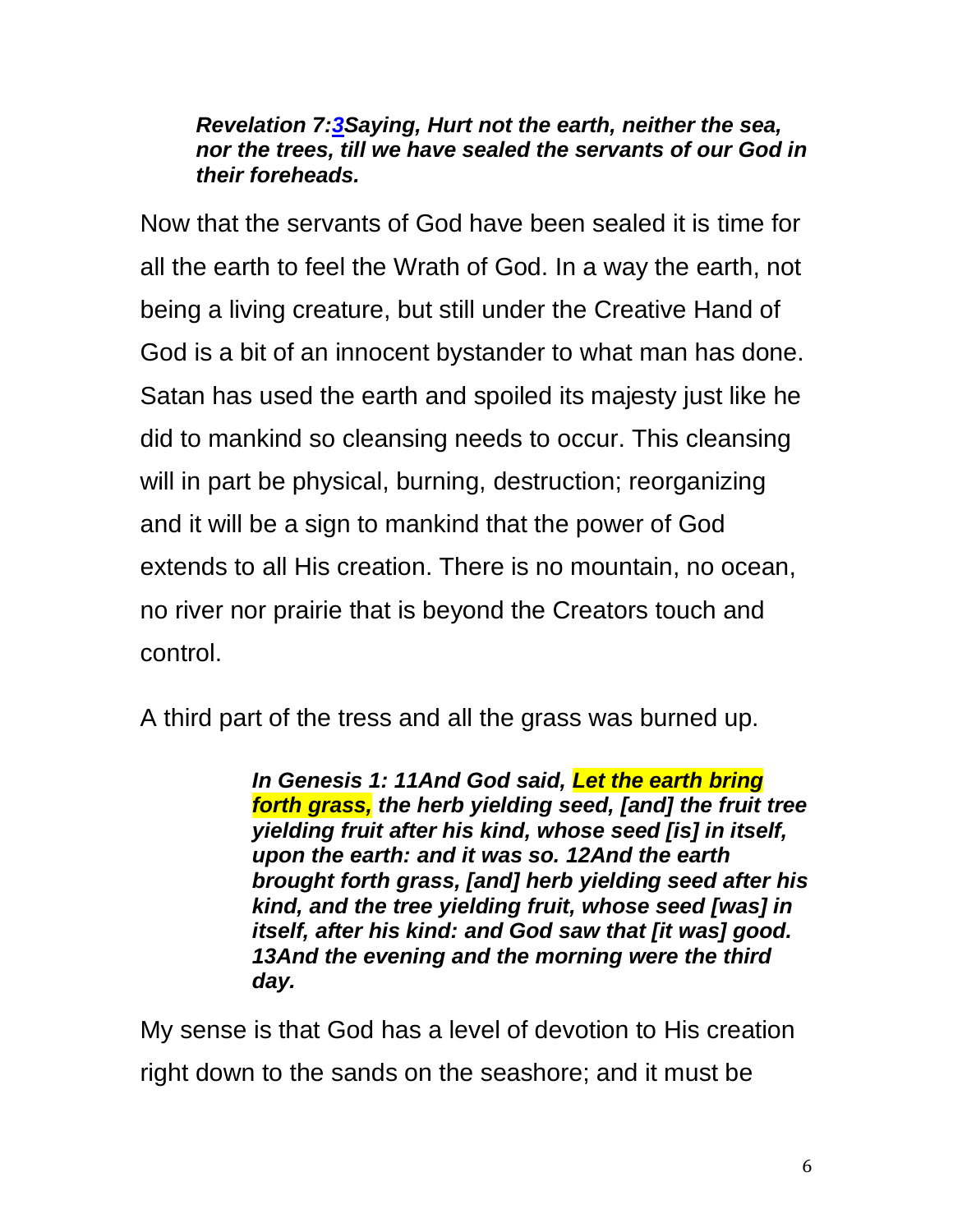painful for Him to have to destroy so much of what He created. Satan took vengeance on God and tried to destroy God's creation from the earth to God's most precious creation man by perverting God's intended uses.

The immensity of it all, when we consider the Cost that God had to pay to get back what was rightfully His is staggering. So, it is not hard at all to see the fierce anger that has been stored up toward those who would steal, destroy, and pervert God's pure love and effort. And remember this is just the first of the angel's trumpet judgments.

**[8A](http://biblehub.com/revelation/8-8.htm)nd the second angel sounded, and as it were a great mountain burning with fire was cast into the sea: and the third part of the sea became blood; [9A](http://biblehub.com/revelation/8-9.htm)nd the third part of the creatures which were in the sea, and had life, died; and the third part of the ships were destroyed.**

Regardless of whether it is the trees and grasses or the seas themselves in God's creation there was a balance a give and take within the creation. The seas among other things provide for decaying of bio matter giving off CO2. CO2 is critical to the existence of all living green life and life in general. Trees, grasses, any growing plant takes in C02 and in return gives off O2 or oxygen. O2 is somewhat helpful to mankind and animals. God designed our bodies not to only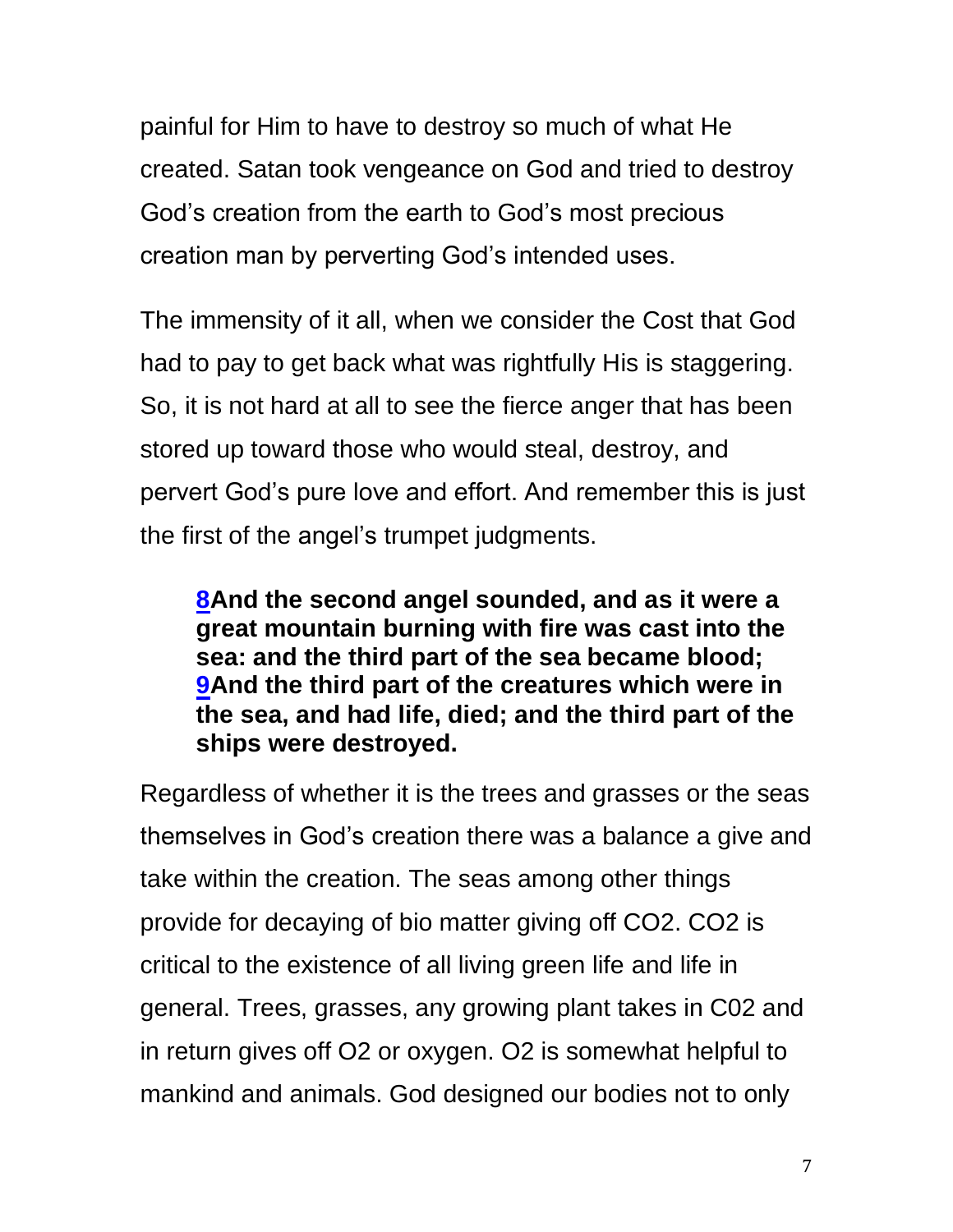use O2 but to give off with every exhale, CO2, so the cycle continues as God designed.

But now God is going to pour out His Wrath upon all flesh on the earth and one of the mechanisms is to interrupt His design of a symbiotic relationship between the earth and mankind. If the Oxygen is reduced and CO2 is reduced catastrophic biological disaster is in order. Quite the opposite of what the left teaches. Their mantra is that increasing CO2 is a bad thing. Within God's design it is a needed set of elements for life to continue and thrive.

It is interesting that God does not say that the sea became as blood but instead said that the sea became blood. Blood is a rather useful part of animal and human existence and as long as the blood stays in its designed channels all is well. However, if blood escapes the God designed container it quickly putrefies and changes to almost a sludge, to say nothing of what happens to the former possessor of said blood.

What is blood made of? This from Khan Academy

*"Blood, by definition, is a fluid that moves through the vessels of a circulatory system. In humans, it includes plasma (the liquid portion), blood cells*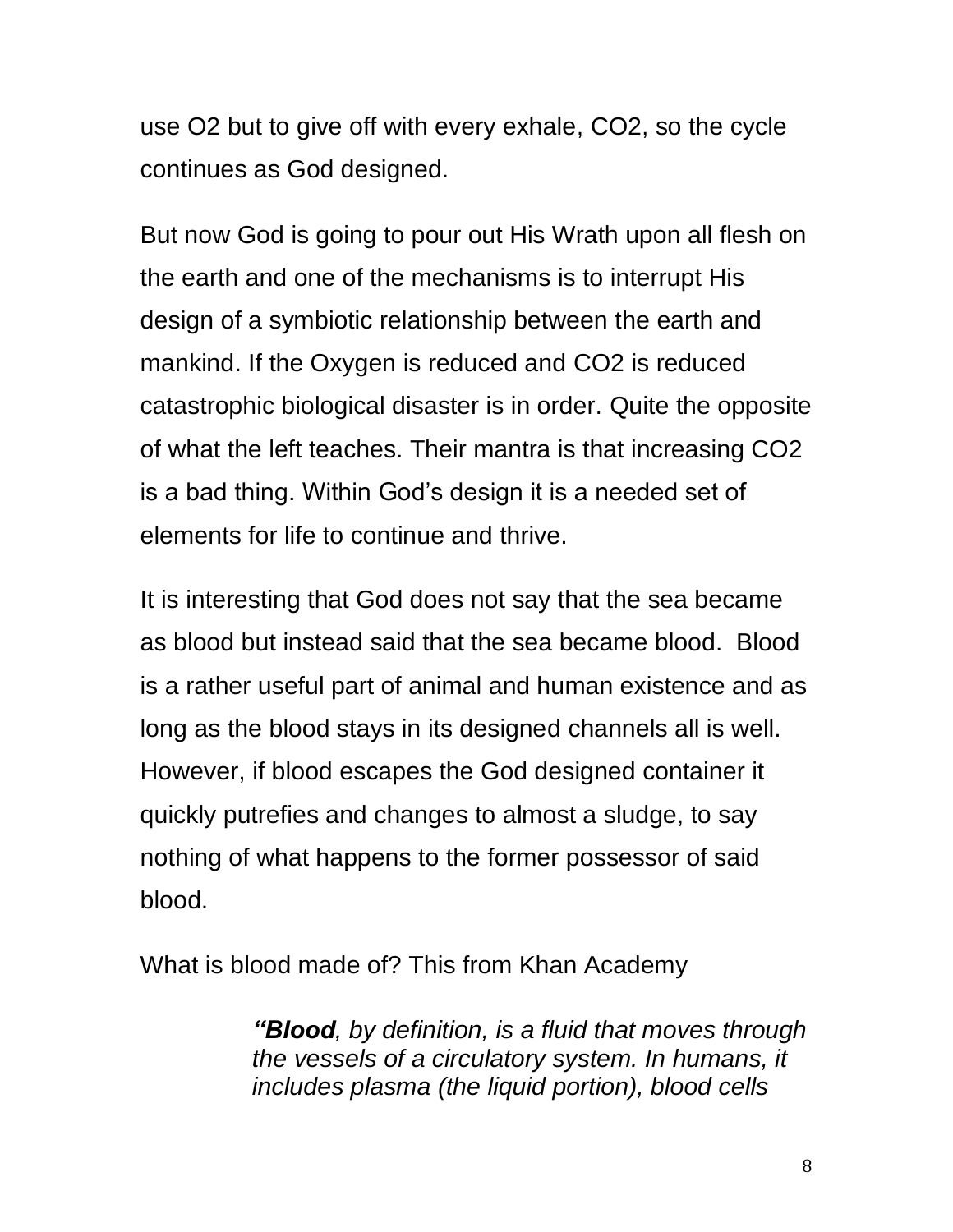*(which come in both red and white varieties), and cell fragments called platelets.* 

- *Plasma is the main component of blood and consists mostly of water, with proteins, ions, nutrients, and wastes mixed in.*
- *Red blood cells are responsible for carrying oxygen and carbon dioxide.*
- *Platelets are responsible for blood clotting.*
- *White blood cells are part of the immune system and function in immune response.*

*Cells and platelets make up about 45%percent of human blood, while plasma makes up the other 55%percent.* 

Interestingly our blood is predominately made up of water, suspiciously just like the earth which is predominately water as well. How that all plays into the changing of water to blood I do not know, but God does. Changing water into blood is not without precedent.

> *Exodus 7: 19 Then the Lord spoke to Moses, "Say to Aaron, 'Take your rod and stretch out your hand over the waters of Egypt, over their streams, over their rivers, over their ponds, and over all their pools of water, that they may become blood. And there shall be blood throughout all the land of Egypt, both in buckets of wood and pitchers of stone.' " 20 And Moses and Aaron did so, just as the Lord commanded. So he lifted up the rod and struck the waters that were in the river, in the sight of Pharaoh and in the sight of his servants. And all the waters that were in the river were turned to blood. 21 The fish that were in the river died, the river stank, and the*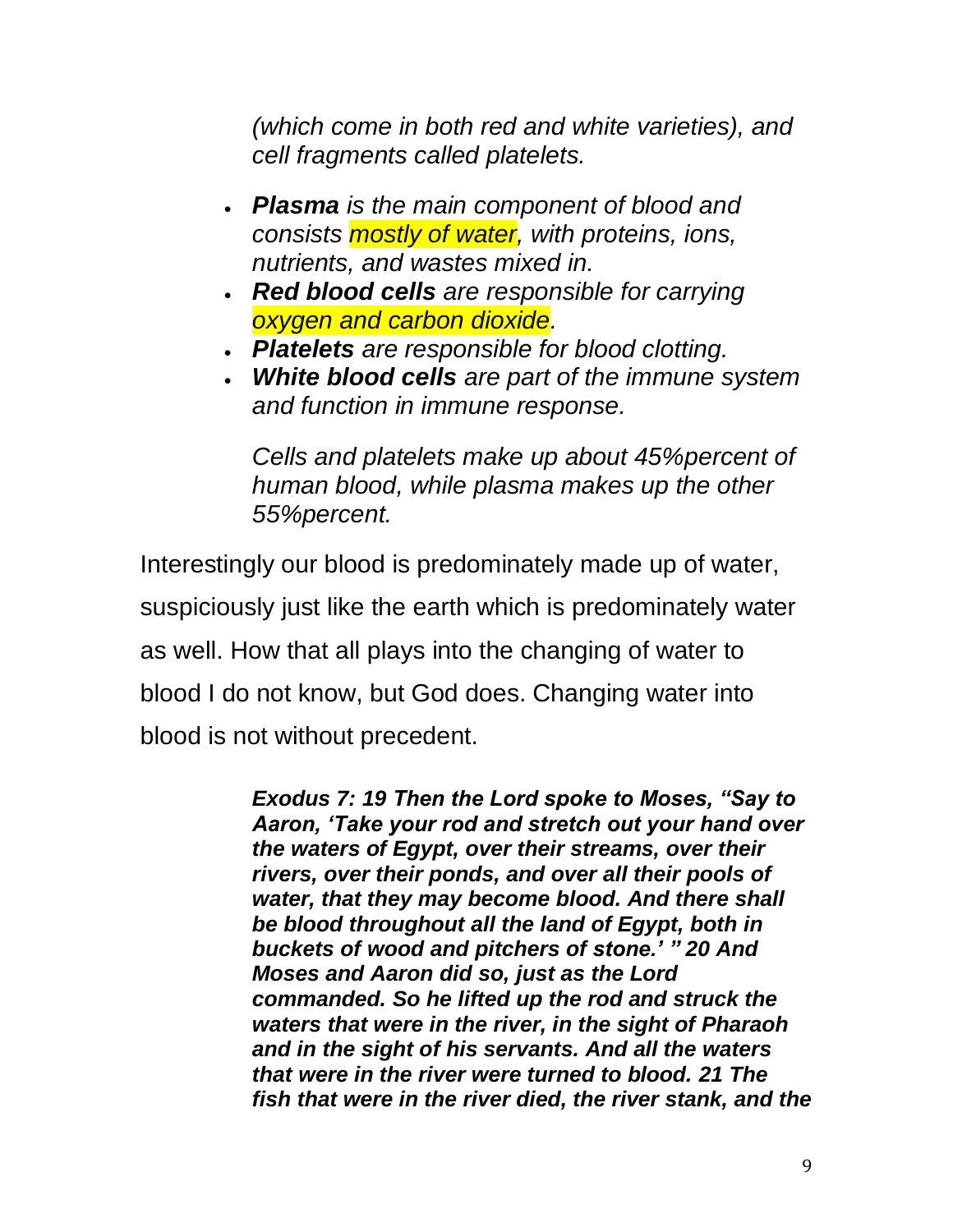#### *Egyptians could not drink the water of the river. So there was blood throughout all the land of Egypt.*

Don't doubt God He can do this with a single thought. The smell would be atrocious, not only from the blood that would decompose but the rotting flesh of the creatures of the sea that died as well.

**[10A](http://biblehub.com/revelation/8-10.htm)nd the third angel sounded, and there fell a great star from heaven, burning as it were a lamp, and it fell upon the third part of the rivers, and upon the fountains of waters; [11A](http://biblehub.com/revelation/8-11.htm)nd the name of the star is called Wormwood: and the third part of the waters became wormwood; and many men died of the waters, because they were made bitter.**

Wormwood is used actually a number of places in the Bible and always seems to reflect a bitterness or bad taste. Wormwood is also a plant and has been used for medicinal purposes over the years.

A good deal has been made about the Russian Nuclear plant that went critical and exploded in 1986. The cause of the meltdown of Unit 4 was a loss of cooling water during a test. I have read several accounts and all point to a system that was being run by at scientist with a focus on electrical generators and not nuclear power plants. Associated with that was the Russian equivalent of a higher arch that does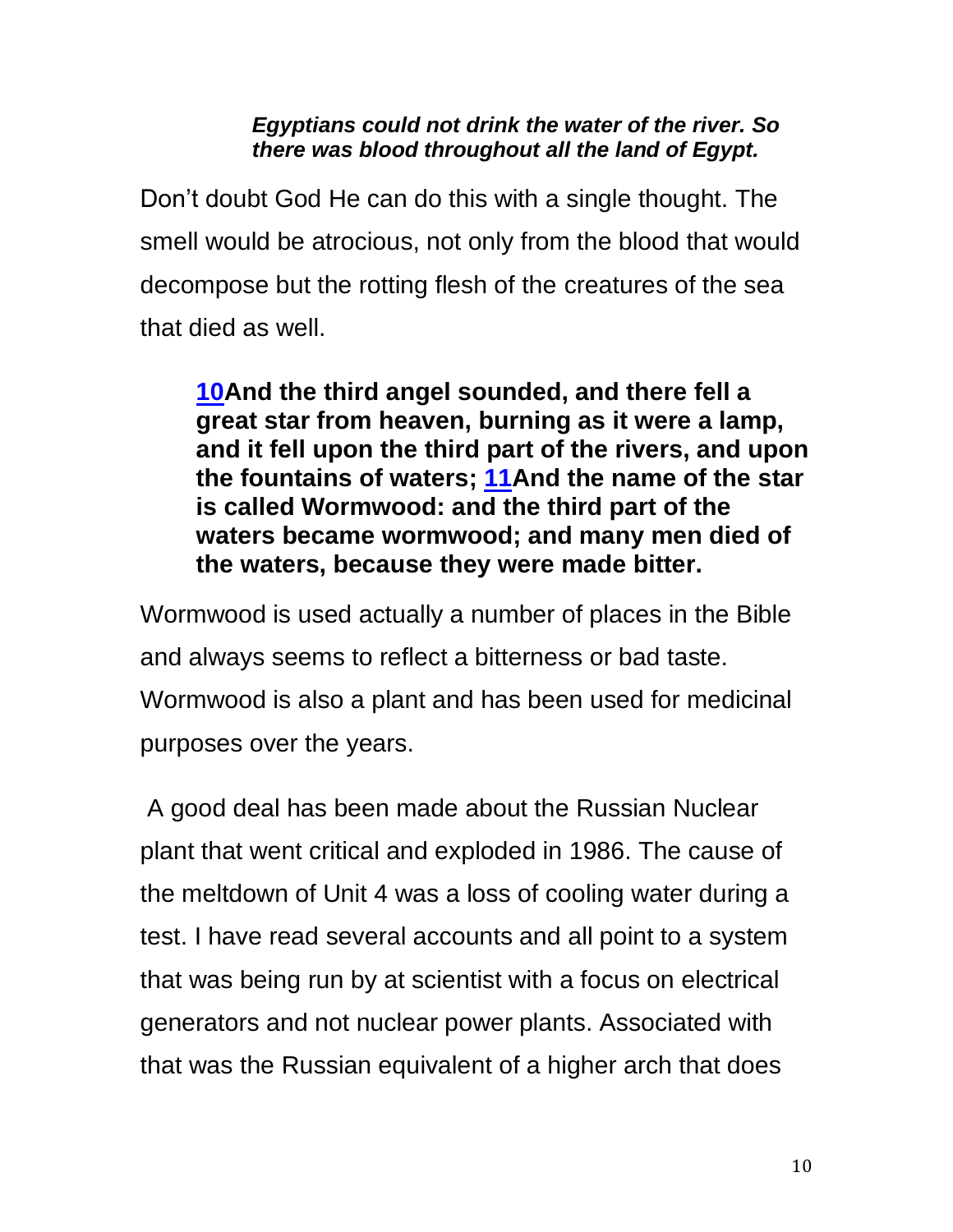not take "no" for an answer. For a Nuclear Power Operator to tell the head of the test "no" was a sure way to being terminated with extreme prejudice. So, with no one with enough courage to say "No" they did things that they were pretty sure were not good. The result was the loss of 30 operators and fire fighters initially. Anatoly Dyatlov was the engineer in charge and designer of the test. It was reported that he was short tempered, ill-mannered and demanding. Those are outstanding attributes for a guy in charge of a nuclear power plant.

He survived but was convicted of mismanagement and sentenced to 10 years in prison. He was out in 5 years but took enough RADs to kill 50% of the people that get hit with that many RAD's within 30 days. He survived until 1995 when he died of heart failure.

The point being the name Chernobyl has been said to be the Ukrainian word for "wormwood". I am not fluent in Russian or Ukrainian and am barely fluent in English, however the spelling of the Ukrainian word Wormwood and the Proper name "Chernobyl" are strikingly similar. So many commentators have pointed out the coincidence of this tragic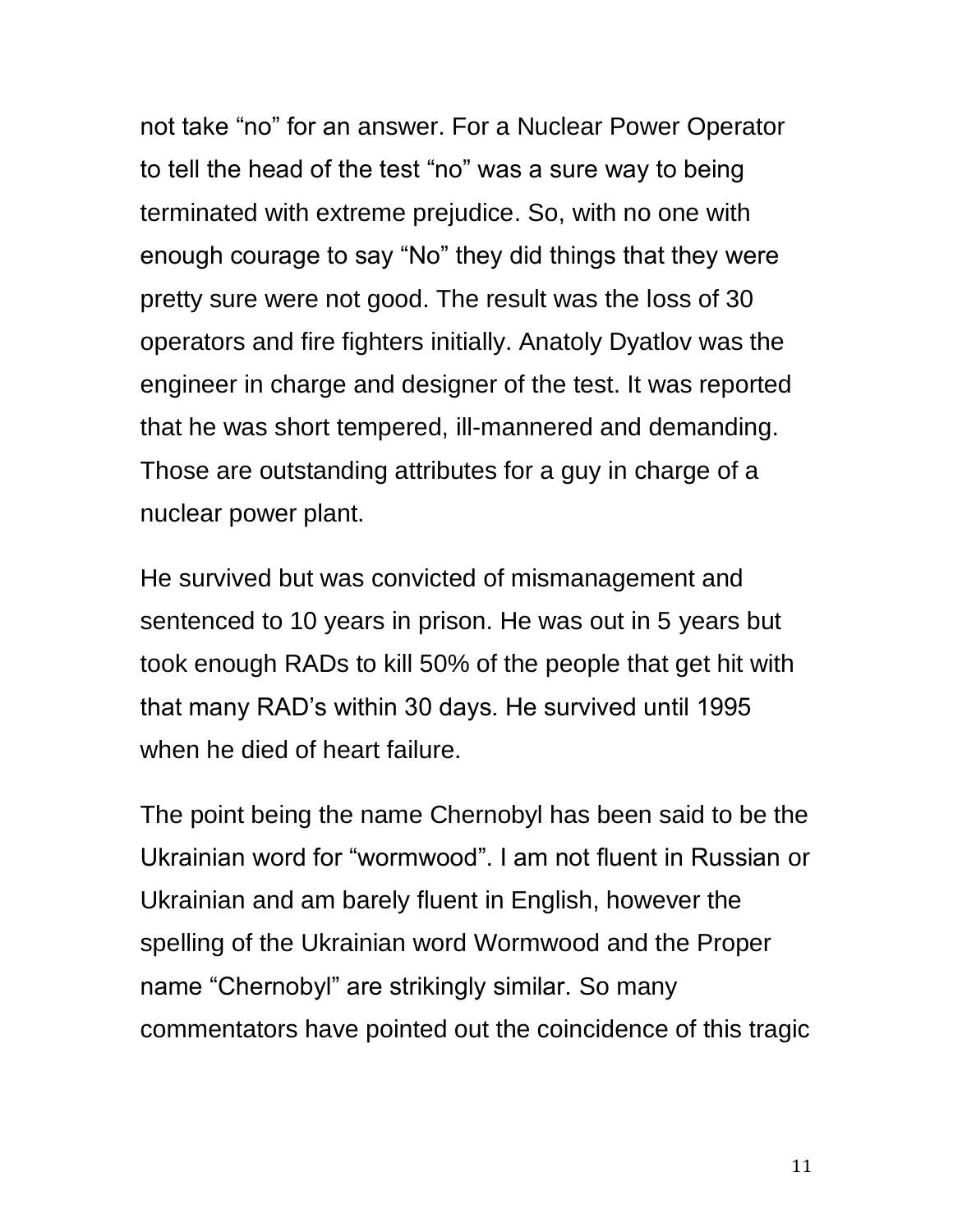event, which still produces ongoing contamination problems today 32 years later.

It may be that we have put too much emphasis on the Chernobyl incident and not enough emphasis on what God says will cause this "wormwood" outcome. God declares that it will be a star and that word can also be considered a meteorite that will fall to earth and bring about this event. Secondly in today's economy of life and not to be callas but 30 people killed does not make even a headline. Last weekend in Chicago 73 people were shot and 10 died and hardly a ripple in the news. No, the loss of life from this will be staggering in our current economy.

The Chernobyl incident does have long-range effects but even at its wildest damage profile it hardly affected a third of all rivers and fountains of waters. So, I believe it will be a meteorite striking the earth.

There have been many meteors strikes on the earth most will little affect. However, when meteors enter our atmosphere, they pick up two legs of the triangle of fire. The meteor itself is the fuel but lacks oxygen and heat to burn. Once it enters our atmosphere that is rich in oxygen the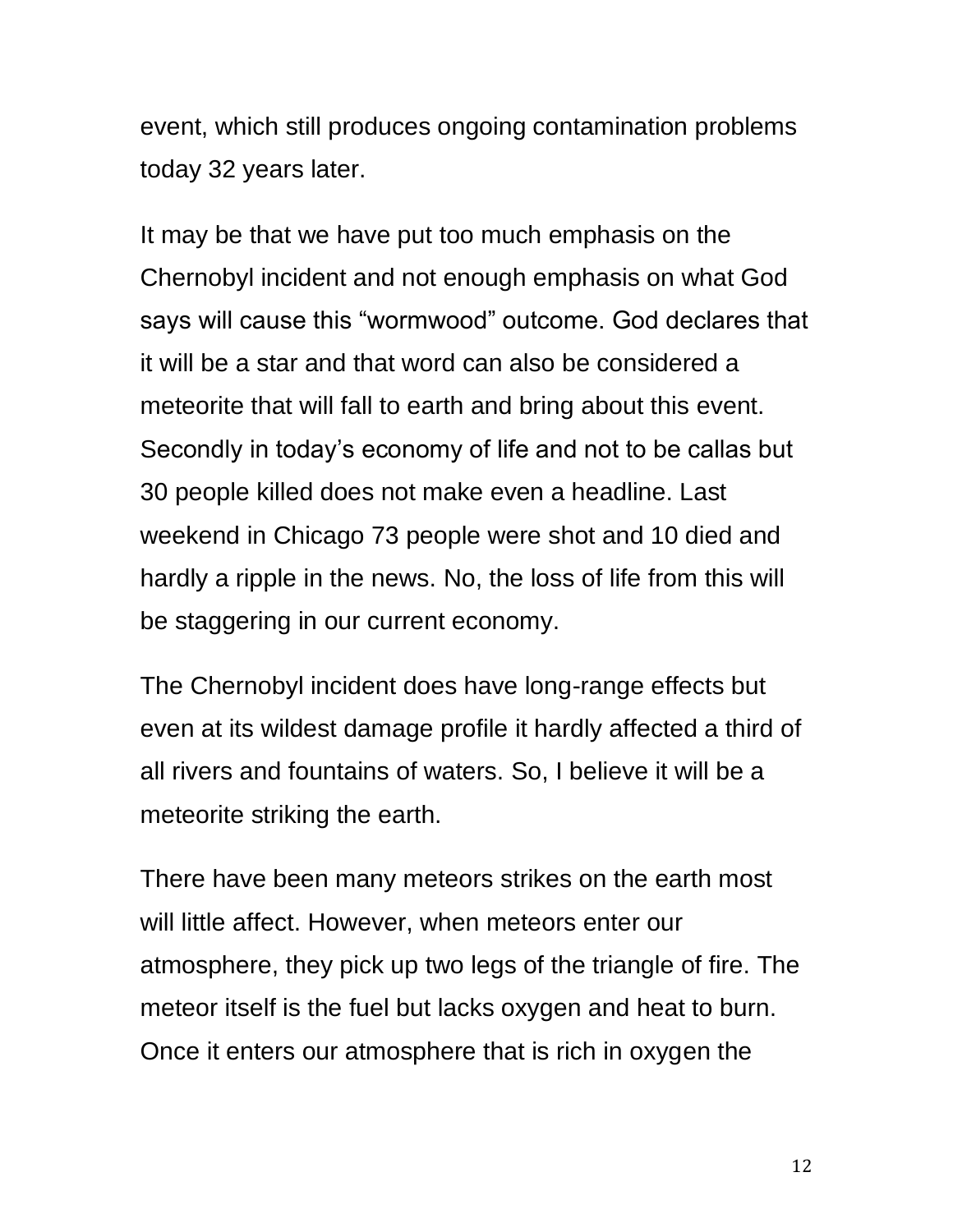speed of the meteor creates friction and causes heat a lot of heat. Mixing with oxygen you then have fire.

> *"However, asteroids with a diameter of 20 m (66 ft), and which strike Earth approximately twice every century, produce more powerful airbursts. The 2013 [Chelyabinsk meteor](http://www.bing.com/search?q=Chelyabinsk+meteor&filters=sid%3acf8552bf-b851-4b0c-a872-5101e0bc1edc) was estimated to be about 20 m (66 feet) in diameter with an airburst of around 500 kilotons, an explosion 30 times the one over [Hiroshima.](http://www.bing.com/search?q=Hiroshima&filters=sid%3a227f1ee4-99ad-2318-12f2-11b3db093421)" source Wikipedia*

> *"On the afternoon of Sept. 15, 2007, residents of a village near [Lake Titicaca](https://adventure.howstuffworks.com/) in southern [Peru](https://history.howstuffworks.com/) heard a loud roaring noise and looked up to see a ball of [fire](https://science.howstuffworks.com/environmental/earth/geophysics/fire.htm) blazing through the sky. The object struck the earth, creating a loud noise, shaking the ground and launching debris as far as 250 meters away from the impact site [source: [National Geographic News\]](http://news.nationalgeographic.com/news/2007/09/070921-meteor-peru.html). The event resulted in a crater measuring about 16 feet deep and 55 feet across [source: [Living in](http://www.livinginperu.com/news/4758)  [Peru\]](http://www.livinginperu.com/news/4758). The impact of the object registered a 1.5 on the Richter scale [source: [AP\]](http://ap.google.com/article/ALeqM5isWWHSxCh_u0yUNU9Gpk1qfg996A)."*

> *But before scientists could determine what happened, hundreds of local residents became sick. Up to 600 people in the area became ill, some of them after venturing to the site of the crater [source: [Living in Peru\]](http://www.livinginperu.com/news-4732-environmentnature-medical-teams-aid-in-rising-number-of-illnesses-after-meteorite-crash). Some of those who were ill said they felt nauseated, were vomiting and had headaches.*

God declares that many will die due to the events surrounding this Wormwood event. I believe it is yet to come.

Three Angels completed their missions four more to go.

Remember John is seeing these things happen; it goes to

the theory of "already, not yet" from God's perspective these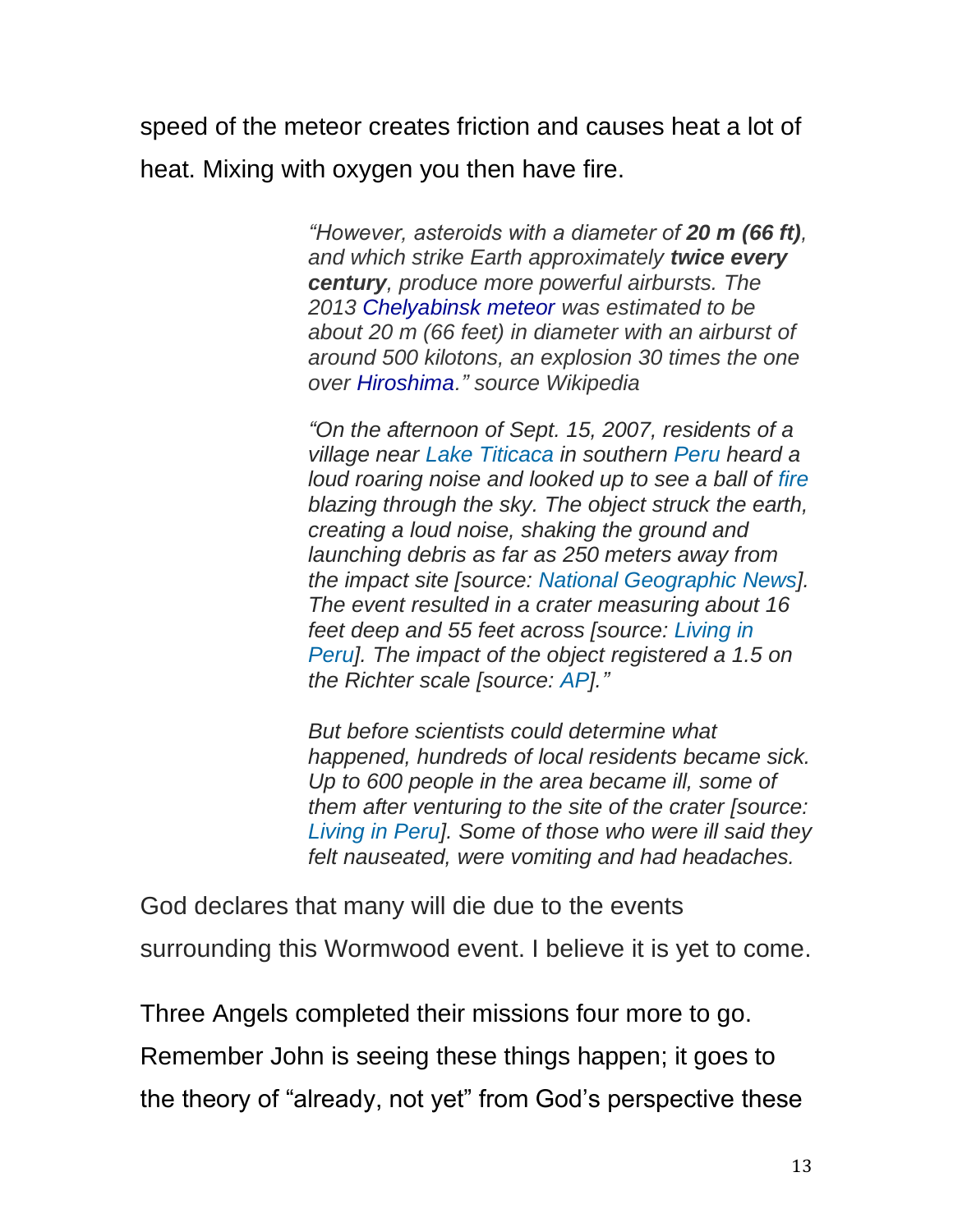have already occurred He has declared them and has shown His servant John the events; from our vantage point they are yet to occur, to us they are prophetic.

#### **[12A](http://biblehub.com/revelation/8-12.htm)nd the fourth angel sounded, and the third part of the sun was smitten, and the third part of the moon, and the third part of the stars; so as the third part of them was darkened, and the day shone not for a third part of it, and the night likewise.**

This term "third part" or in our vocabulary  $1/3<sup>rd</sup>$  is used several times here and throughout the Bible with no clear understanding of it other than it means 1/3 or a fraction of a whole in man's mathematics. So, the reference appears to mean 1/3 of the suns ability to make sun light as it strikes the earth, 1/3 of the moon as it is seen from earth and a third of the stars were unable to be seen.

There are several ways to think of this; one would be the sun's emitting power of heat and light is reduced by a third or something sits between the sun and earth cutting a third of the light and heat that the sun is still generating. We know that the moon is only visible due to the sun's reflecting from the moon's surface and the same is true with a large part of the visible universe, what we call stars.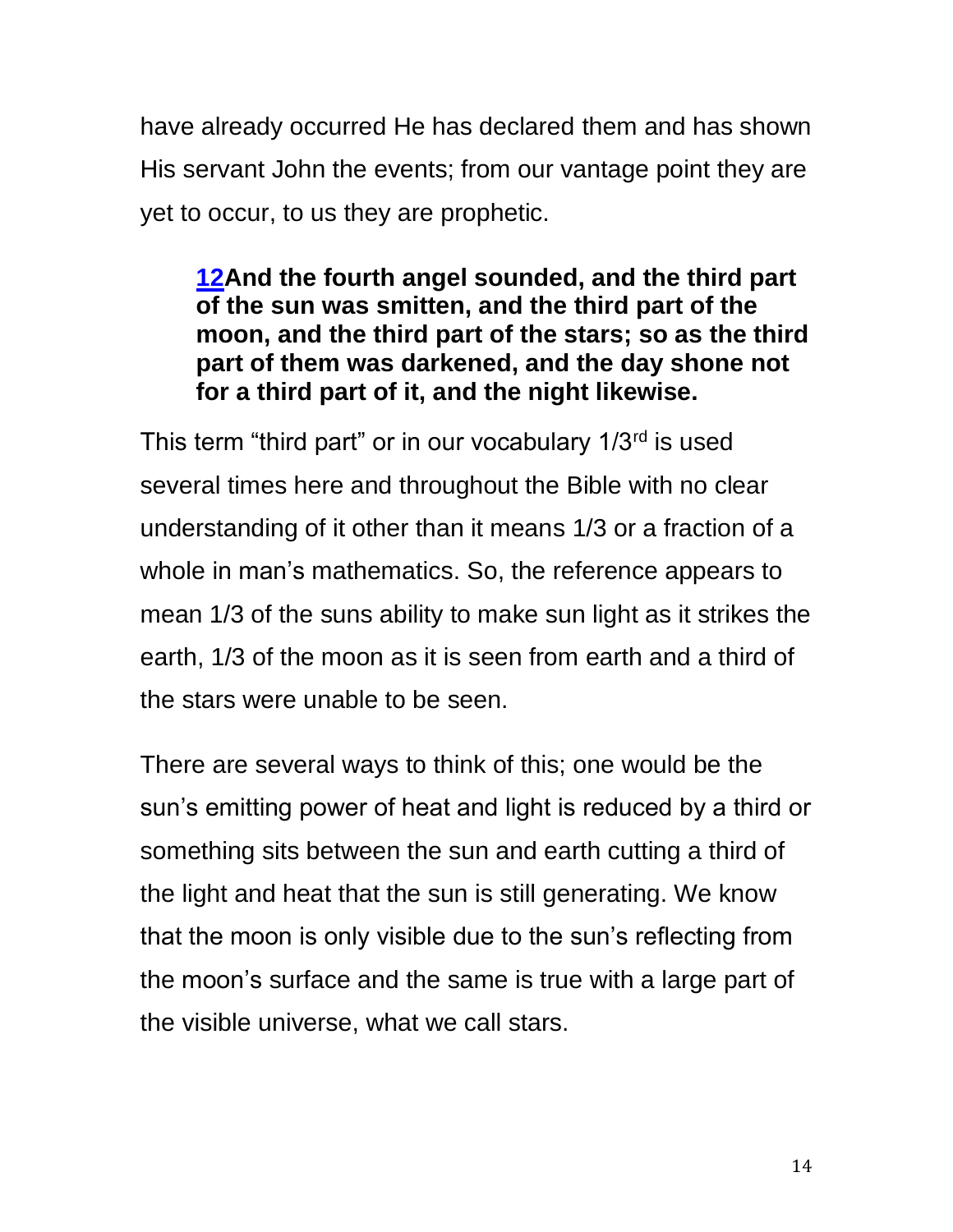There may be confusion on our part as to what God means by "star". Stars make their own light, while other sky objects reflect light; like the moon, planets, asteroids, natural satellites, and comets shine by light reflected from the sun.

Here again, if the sun is somehow blocked by something and its power emissions are encumbered then it would be the same as reducing its effect by a portion or a fraction. That portion or fraction is described by God to be 1/3<sup>rd</sup>.

I think the answer or the cause and effect is found in verse 7 of this chapter;

> *[7T](http://biblehub.com/revelation/8-7.htm)he first angel sounded, and there followed hail and fire mingled with blood, and they were cast upon the earth: and the third part of trees was burnt up, and all green grass was burnt up.*

With the emissions of huge quantities of smoke and debris from a third of the plants, trees and all of the grass being burned it is quite likely that the resultant degradation of visible light and heat would be reduced by the same amount.

We can see the effects right here in Libby with fires that have been burning all across the NW the reduction of light by the smoke. We saw a more dramatic example when Mt St. Helen's erupted throwing hundreds of thousands of tons